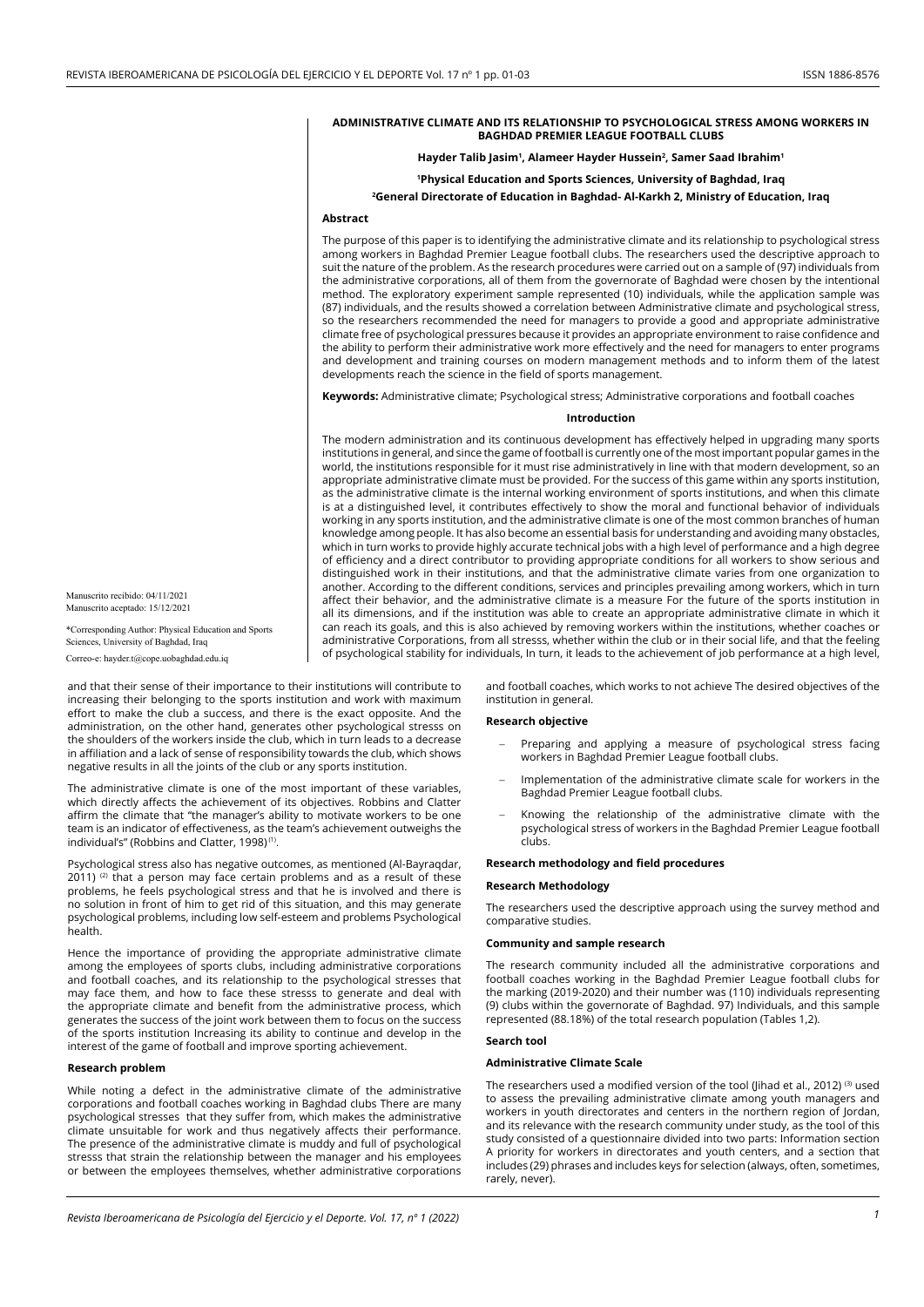| No.            | Club                        | Sample number |  |  |
|----------------|-----------------------------|---------------|--|--|
|                | Oil                         | 11            |  |  |
| $\overline{2}$ | Air Force                   | 12            |  |  |
| 3              | 14<br>Al Zawraa             |               |  |  |
| $\overline{4}$ | Al Talaba                   | 9             |  |  |
| 5              | Al hedod                    | 10            |  |  |
| 6              | Alsinaat Alkahrabaiya<br>11 |               |  |  |
| 7              | Alshorta                    | 11            |  |  |
| 8              | Amant Baghdad<br>10         |               |  |  |
| 9              | Alkahrabaa<br>9             |               |  |  |
| Total          |                             | 97            |  |  |

**Table1:** The research sample.

**Table 2**: The distribution of the research sample.

| Sample                        | No.of sample |  |  |
|-------------------------------|--------------|--|--|
| Exploratory experience sample |              |  |  |
| Metrics application sample    |              |  |  |

## **Psychological stress scale**

The psychological stress scale was prepared based on a scale from the study (Al-Hajjar and Dukhan, 2006) (4) psychological stress and its relationship to psychological toughness among Islamic college students, where the scale consisted of (28) phrases distributed over one domain and three alternatives to choose are (applicable, sometimes applicable, not applicable, never).

### **Honesty two tools**

To make sure of the honesty of the two research tools, the researchers relied on apparent honesty, recalling (Sawsan Shaker Majeed, 2014)<sup>(5)</sup>. The research means that the scale is what it measures, which is the general appearance of the test or its external image in terms of the type of vocabulary, how it is formulated, and the clarity of this vocabulary and the two research tools have presented A group of experts and specialists from administration, organization, sports psychology, testing and measurement to determine the clarity, integrity and validity of the statements to measure what they were designed for, in the tensor, the tensor to develop the two standards and modify their expressions or add what they deem appropriate. The experts agreed to accept the administrative climate scale as it is without deletion or the amendment is as in Appendix No. (2). as for the psychological stress scale, some phrases have been modified and deleted, and (28) phrases have been kept that fit with the research problem as in Appendix No. (3).

## **Stability of the two tools**

The stability of the test means "the extent of accuracy or consistency with which the test measures the phenomenon for which it was developed" (Muhammad Nasr Al-Din Radwan, 2006) <sup>(6)</sup>, As it relied on the internal consistency method (Cronbach's alpha): the equation was applied to the exploratory experiment's number (10) and using the statistical bag for social sciences, and it appeared that the value of the stability coefficient of the administrative climate scale is (0.76), and this value gives a high indication of the stability of the scale Which indicates the possibility of its reliability, and the results of the psychological stress scale showed that the stability coefficient is equal to (0.81), which is also a high value indicating the stability of the scale.

#### **Measurement procedure**

After making sure of the honesty and stability of the two research tools, the researchers distributed the two scales, namely (the administrative climate scale) and (the psychological stress scale) on (8-17/1/2020), the research sample consisted of (87) individuals from administrative bodies and coaches in Premier League football clubs and it was ensured that it was filled out accurately and they were given enough time to answer all the expressions of the two scales.

**Statistical methods**: The search data was processed through the Statistical Package for the Social Sciences (SPSS).

# **Presentation, analysis and discussion of the results**

**Presentation and analysis of the results of the Pearson correlation coefficient, the relationship between the administrative climate and psychological stress among workers in Baghdad Premier League football clubs**.

It is evident from Table (3) that there is a statistically significant relationship at the significance level (0.05) between the administrative climate and **Table 3**: The results of the Pearson correlation coefficient show the relationship between the administrative climate, between the administrative climate and psychological stress among workers in Baghdad clubs, the premier league for football.

|   | No. Scale                                        | Mean               | Standard Pearson | deviation correlation difference | real  | <b>Type</b><br>sig |
|---|--------------------------------------------------|--------------------|------------------|----------------------------------|-------|--------------------|
|   | Psychological<br>stress scale                    | 104.3218   4.37619 |                  | $-0.321$                         | 0.046 | Sig                |
| 2 | Administrative 107.8161 4.50459<br>Climate Scale |                    |                  |                                  |       |                    |

psychological stress among workers in Baghdad Premier League football clubs, and this is evident through the Pearson correlation value (-0.321). And that the relationship is explained by a good administrative climate that should be free of psychological stresses so that employees can perform their duties in the best way.

### **Discuss the results**

The results showed that there is a relationship between the administrative climate scale and psychological stress. Researchers believe that this moral relationship between the administrative climate and psychological stress has an important role among the workers in the union, including administrators and trainers, in how to deal in an official and central manner in order to determine the powers of work and take care of providing an appropriate atmosphere suitable for the work undertaken. On them, this will certainly lead to success in work, because centralization has a role in developing work and developing it. The researchers attribute this to the fact that management is the basis and that controls all decisions, and that successful management is the one that provides the appropriate climate away from psychological stress, as the more The administration is full of psychological stresss, the impact of this on the functioning of the administrative process, and confirms (Al-Tawil 1999)<sup>(7)</sup> that the organizational climate that prevails in an organization is an important dimension in shaping the behaviors of its members . The lower the percentage of psychological stress and the appropriate administrative climate and the spirit of cooperation and trust, the results will be positive, as (Kanaan 1995)<sup>(8)</sup> confirms that the value of each of these factors varies from one job to another and from time to time and according to changing circumstances, but the failure of one of these five management elements means a decrease in the climate The administrative environment for subordinates, as the proper organization can achieve high morale among its members with the rest of the elements,and stresses (Hammoud 2002)<sup>(9)</sup> "creating a purposeful work atmosphere that preserves the means of stability and stability for both individuals and the organization, as individuals in the effective organizational environment feel their importance at work And their ability to participate in decision-making and contribute to the formulation of policies and plans, and trust prevails between management and individuals.

# **Conclusions and recommendations**

#### **Conclusions**

- Psychological stress has a direct impact on the administrative climate among the employees of the Baghdad Premier League football clubs.
- The psychological stress of workers in the Baghdad Premier League football clubs appeared clearly through the results of the research.
- The results showed that there is a significant correlation between the administrative climate and psychological stress.

## **Recommendations**

- The necessity for the heads and members of the administrative bodies in the clubs to provide a good administrative climate because it represents the appropriate environment to raise confidence and avoid pressures.
- The need for direct managers at work to obtain new academic qualifications who have qualifications less than a bachelor's degree.
- The necessity for the heads and members of the clubs' administrative bodies to participate in programs and training courses on modern management methods and to inform them of the latest findings in the field of management.

# **References**

Al-Bayraqdar Taheed Adel Fadel .(2012).sychological stress and its relationship to psychological toughness among students of the College of Education, Journal of Research of the College of Basic Education, Volume 11, College of Education, University of Mosul).